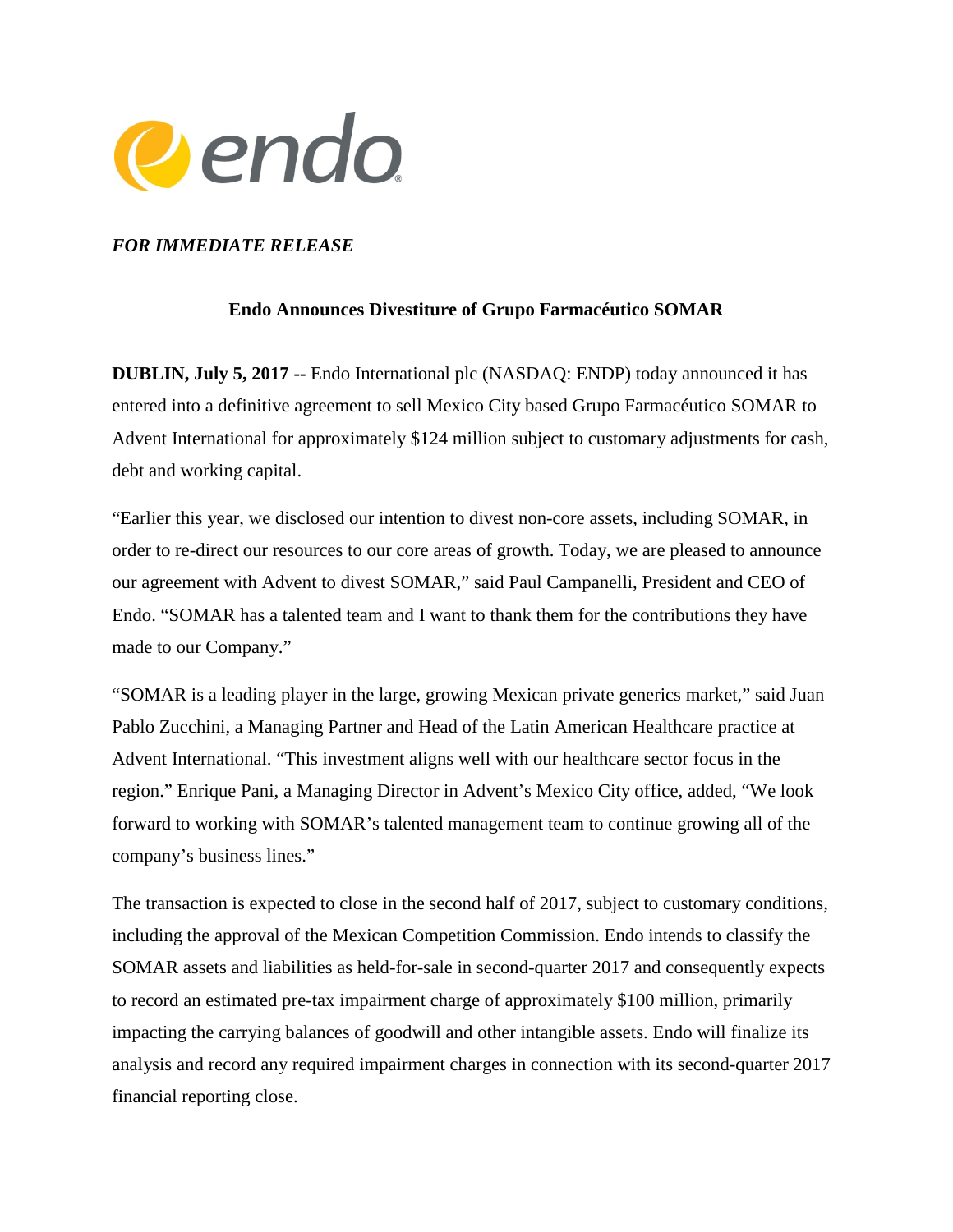#### **About Endo International plc**

Endo International plc (NASDAQ: ENDP) is a highly focused generics and specialty branded pharmaceutical company delivering quality medicines to patients in need through excellence in development, manufacturing and commercialization. Endo has global headquarters in Dublin, Ireland, and U.S. headquarters in Malvern, PA. Learn more at www.endo.com .

# **About Grupo Farmacéutico SOMAR**

SOMAR, headquartered in Mexico City, is a leading pharmaceutical company focused on the development, manufacture and marketing of high-quality generic and branded generic products in Mexico. The company focuses on a number of key primary care market segments including dermatology medications. For more information, visit [www.gruposomar.com.](http://www.gruposomar.com/)

# **About Advent International**

Founded in 1984, Advent International is one of the largest and most experienced global private equity investors. The firm has completed 325 investments across 40 countries and as of March 2017 had \$39 billion in assets under management. Advent has significant experience in the healthcare sector, having deployed more than \$5.5 billion in 39 companies, including 14 businesses involved in pharmaceutical development, distribution and outsourcing. The firm is also one of the leading private equity investors in Latin America. Since 1996, it has raised more than \$6 billion in capital for the region and invested in 60 Latin American companies. Advent is committed to partnering with management teams and investing in businesses to strengthen their operations and drive revenue and earnings growth. For more information, visit [www.adventinternational.com.](https://www.adventinternational.com/)